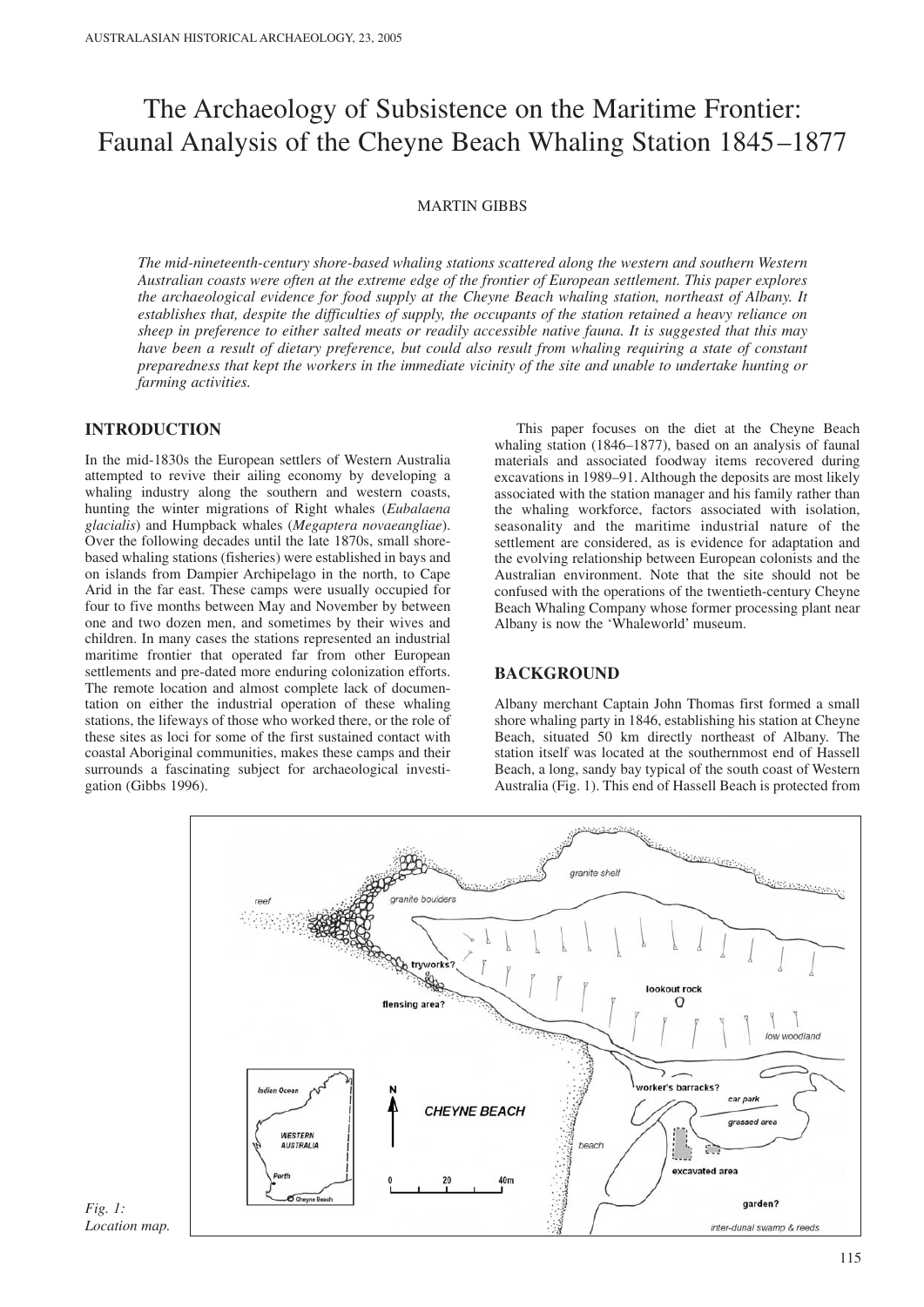the worst of the Southern Ocean weather and swells by a range of granite hills that extend south and east behind the bay, while the headland that forms the south-eastern point of Cheyne Beach, creates a small, sheltered harbour. Bald Island, a drowned granite headland, also lies imme-diately to the southeast. Although in later years a sandy track stretched from Albany to the station, a distance of 70 km or more overland, it is likely that access was mostly from the sea through the rough south coastal waters.

Thomas's whaling parties were typical of the small-scale Western Australian operations, with two whale boats and 12 to 14 men registered as whalers, although there may have been several more assisting around the station. Thomas was also known for hiring Aboriginal whalers, who in some years comprised as much as a third of his crew (Gibbs 2003). The whalers at Cheyne Beach were housed in several stone huts (Anon 1889) and there is evidence that John Thomas's wife Fanny and their three daughters were also living on site (Gibbs 1995). This small group should be contrasted to contemporary whaling stations in Tasmania, eastern Australia and New Zealand, which ranged from 30 men and four boats to 80 men and ten boats, with the camps becoming small communities in their own right (Lawrence 2001; Morton 1982:228).

Like other shore whaling parties Cheyne Beach operated over the winter months, with the men on constant stand-by should the lookout on the adjacent headland sight whales within the bay. Once the call was given, the boats would push off from the beach and pursue their quarry. The actual process of whaling is not relevant here; although once the whale had been killed, the carcass would be towed back for processing in the shallows next to the station. Here the blubber was sliced (flensed) away and the strips diced and taken to the iron cauldrons set into stone hearths (tryworks) situated above the high-tide mark, and the oil rendered out. Finally, the flexible baleen plates would be removed from the mouth. The rest of the carcass had no economic use, other than Thomas making the meat available for the Aboriginal community which would spend the season camped nearby (Gibbs 1996, 2003). The Cheyne Beach station was moderately successful throughout Thomas's tenure, which lasted until 1869. After this time, several other whaling parties used the site until its abandonment in 1877.

The 31 years during which Cheyne Beach was in use made it the longest consistently occupied whaling station in Western Australia. However, throughout this period it remained an isolated outpost of European settlement. In the 1840s the European population of the south coast, inclusive of Albany town, numbered only 300 people, rising to less than 2000 by the 1870s. The next nearest settlements were on the west coast, 400 km by land along a rough track, or as much as a week's sail around the treacherous coastline. Consequently, Albany remained effectively on the frontier of European settlement and the British trade and supply system throughout its occupation, with Cheyne Beach an even more remote outlier.

# **ARCHAEOLOGICAL RESEARCH**

The archaeological investigations at Cheyne Beach between 1989 and 1991 formed part of the author's PhD research into shore-based whaling in Western Australia. This primarily took the form of an open area excavation of what was eventually revealed to be the foundations of a small stone and timber cottage and associated outbuilding, both built atop a low fore dune. The deposits from within and immediately surrounding these structures tended to be less than 20 cm in depth and contained a variety of domestic ceramics, glass, metal items and some faunal materials mixed within a matrix of loose white-grey beach sands. However, systematic test pitting to the east of the main site uncovered deposits up to 70 cm in depth, largely composed of faunal material within a matrix of darker organic-rich sands and ash layers. These deposits are interpreted as being the main domestic refuse from the cottage, discarded into the natural depression behind the fore dune. The soil matrix, when compared to surrounding areas, suggested that this area was originally a swampy depression.

The site was excavated in metre squares using arbitrary spits of 5 cm depth unless distinct stratigraphy was encountered. All material was sieved through 3 and 5 mm meshes, with samples checked for smaller materials. The varying depth, matrix and complex stratigraphy within each of the different test pits made relating the various layers within each almost impossible, and consequently the faunal assemblage was characterised as a whole.

It is important to note that although the excavated structures were associated with the whaling station, the range of domestic and personal items indicated that this was almost certainly the dwelling of the station owner John Thomas and his family. As such, the results of the faunal analysis are not necessarily indicative of the diet of an industrial workforce, but instead provide insight into foodways on the frontier.

#### **Faunal analysis**

The aims of the analysis of the Cheyne Beach faunal assemblage were the same as those expressed by Coutts and Aplin for the investigation of Captain Mills' cottage in Victoria (Coutts 1984:391).

- a. Identify the principal taxa.
- b. Determine the relative abundance of the taxa and where possible their contribution to the diet.
- c. Define some aspects of the butchering, culinary and disposal processes.

The highly alkaline soil conditions (8.0 or higher) made for excellent preservation, with 28.64 kg of bone and 18.41 kg of shell recovered. To reduce classificatory work to manageable proportions, a general sorting procedure was applied to the assemblage as a whole, identifying bone to family and in selected cases to species, based on comparative collections at the University of Western Australia and relevant literature including Schmid (1972) and Merrilees and Porter (1979). All shells were identified to species using Wells and Bryce's (1985) guide.

Detailed species classification of bone and analysis of butchery or processing was limited to eight pits, mostly from the eastern portion of the site, selected because of their high concentrations of bone or shell. Together, they contained 45.5 per cent (13.03 kg) of the total excavated bone and 40.6 per cent (7.48 kg) of the total excavated shell, comprising a good sample of both.

A combination of standard measures was used on the assemblage (Brewer 1992; Lyman 1994; Reitz and Scarry 1985). Although NISP counts did not form part of the original analysis, bone and shell weight by species was sufficient to determine basic distributions and address the first two aims of the analysis. MNI (minimum number of individuals) was calculated for each of the eight sample squares, but there was no attempt to determine meat weights (Table 1).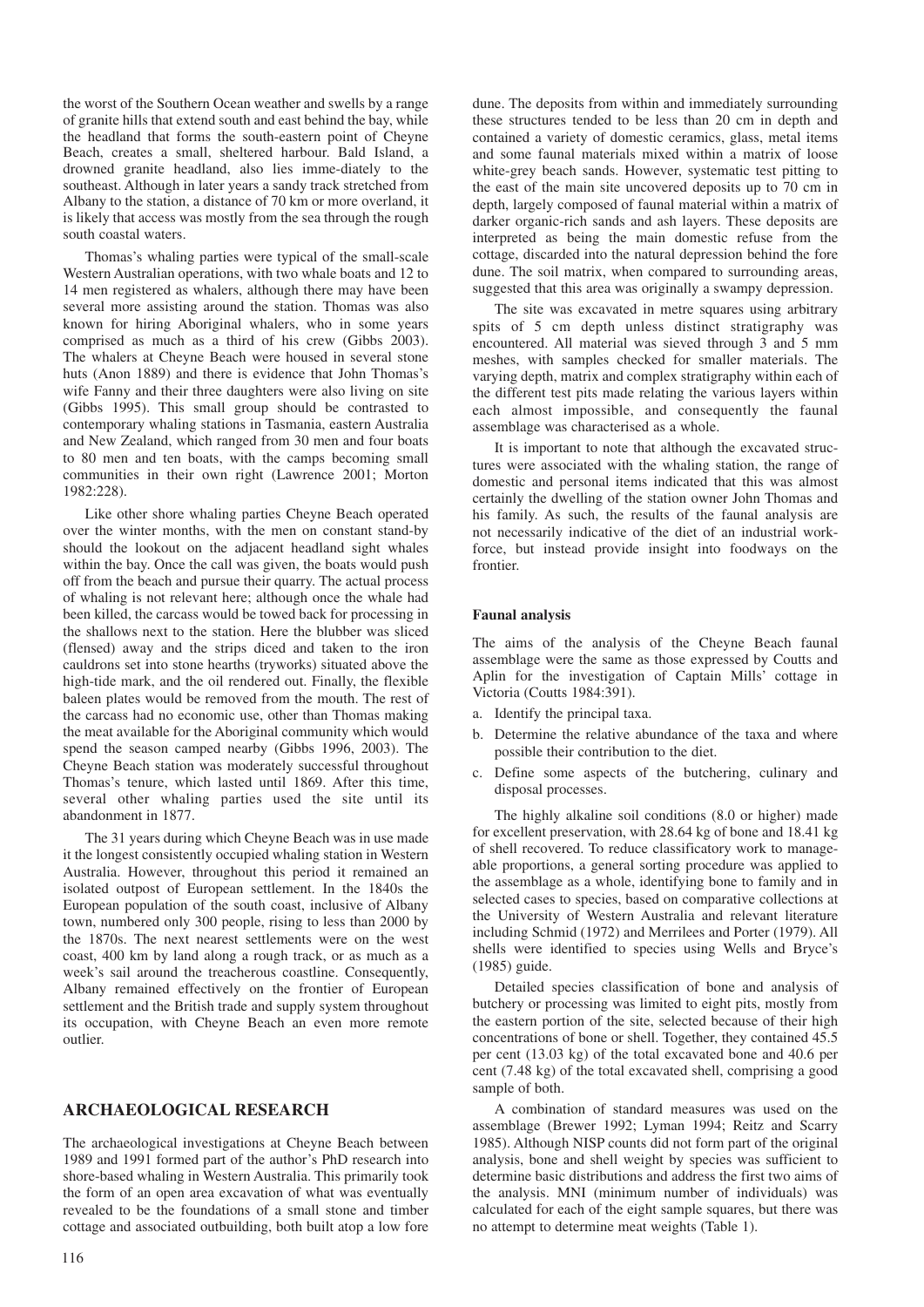**Table 1: Summary of faunal weights for entire site.**

|                              |                                      | Weight (kg)    | % of Total   | % ID'd bone  |
|------------------------------|--------------------------------------|----------------|--------------|--------------|
| <b>BONE</b>                  |                                      |                |              |              |
| Domestic                     | Sheep, Pig,<br>(med-sized            |                |              |              |
|                              | mammal)                              | 13.621         | 47.56        | 76.38        |
|                              | Cow<br>Rabbit                        | 0.385<br>0.006 | 1.34<br>0.02 | 2.16<br>0.03 |
|                              |                                      |                |              |              |
| Wild                         | Quokka                               | 0.878          | 3.07         | 4.92         |
|                              | Seal                                 | 0.391          | 1.36         | 2.19         |
|                              | Dolphin                              | 0.054          | 0.19         | 0.30         |
|                              | Fish                                 | 2.265          | 7.91         | 12.70        |
|                              | <b>Bird</b>                          | 0.235          | 0.82         | 1.32         |
| <b>Total Identified Bone</b> |                                      | 17.835         | 100.00       | 100.00       |
| UnID                         | mammal bone                          |                |              |              |
|                              | fragments                            | 6.483          | 22.64        |              |
|                              | bone fragments                       | 4.321          | 15.09        |              |
| <b>Total Bone Weight</b>     |                                      | 28.639         | 100.00       |              |
| <b>SHELL</b>                 | abalone                              | 1.301          | 7.07         |              |
|                              | periwinkles                          | 10.544         | 57.27        |              |
|                              | helmet                               | 0.838          | 4.55         |              |
|                              | limpet                               | 1.006          | 5.46         |              |
|                              | olive                                | 0.235          | 1.28         |              |
|                              | thaid                                | 0.869          | 4.72         |              |
|                              | turbo                                | 0.329          | 1.79         |              |
|                              | other (cone,                         |                |              |              |
|                              | moon & mussel)                       | 0.203          | 1.10         |              |
|                              | Undiagnostic                         | 3.086          | 16.76        |              |
| <b>Total Shell Weight</b>    |                                      | 18.411         | 100.00       |              |
|                              | Crustacean (present but not weighed) |                |              |              |

#### *Domestic species*

Analysis of the eight intensively analysed squares shows that the identified faunal assemblage is dominated by sheep (*Ovis aries*), providing 5.46 kg of the bone by weight, or 76 per cent of the identified total for these pits. An MNI count within the eight sample squares suggests the presence of at least 12 animals. For historical reasons that will be described below, there is only a limited chance that the sheep bone includes the osteologically similar bones of goats (*Capra hircus*).

The other domesticates identified include pig (*Sus scrofa*), although this only comprised 0.24 kg or 3.4 per cent of the total identified bone weight. The available body elements do not allow a count of more than one individual, except the teeth, which clearly show at least one juvenile and one (possibly two) adults. Several short sections of Cattle (*Bos taurus*) rib provided 0.18 kg or 2.5 per cent of the identified bone weight.

The small number of rabbit (*Oryctolagus cuniculus*) bones does not necessarily indicate economic use. The presence of rabbit burrows through various parts of the site, particularly in the immediate area of the two foundations, may indicate that the rabbit bones recovered during excavation were later intrusions into the matrix, rather than dietary components. Rabbits were successfully released and bred on Mistaken Island (frequently referred to as Rabbit Island) near Albany by George Cheyne as early as the mid-1830s (Garden 1977). A mainland release is known to have occurred in the Albany area in 1866, with positive sightings of burrows at Cheyne Beach from at least 1890 (Stodart and Parer 1988). A small quantity of bird bone was recovered from all of the sample squares, although most of this was highly fragmented and difficult to identify to species (see below). While no domesticates were identified from the eight analysed pits, skeletal elements from several other squares were consistent in form to those from domestic chicken (*Gallus gallus*).

#### *Wild species*

It appears that the only native terrestrial fauna consumed with any regularity at Cheyne Beach was quokka (*Setonix brachyurus*), a type of small wallaby usually weighing less than 4 kg. In the selected squares, quokka provided 0.235 kg or 3.3 per cent of the total identified bone, with a minimum number of two individuals in the sample squares (although there are higher numbers elsewhere on the site). Postcranial bones were fragmented and often not represented, although this is likely to be a result of carnivore scavenging. While quokka were once available in low coastal scrublands throughout the southwest of Western Australia, in the modern period their range has become restricted to relict populations including Bald Island (4 km southeast of Cheyne Beach) and several small mainland sites including the Waychinicup Valley (8 km south west overland of Cheyne Beach) (Storr 1965). Although it is possible that quokka were once available closer to Cheyne Beach, Bald Island and Waychinicup were still likely to have been the closest habitats where they were available in any number. The larger kangaroos (*Macropus sp.*) are represented only by a single incisor. Modern faunal surveys suggest that while several species of large macropod, including brush wallabies (*M. irma*) and grey kangaroos (*M. fuliginosus*), are available in the general area, they are uncommon in the sandplains and heath vegetation immediately behind Cheyne Beach (Storr 1965).

Skeletal elements from marine mammals are also represented in the midden deposits which, given the context, suggests that they result from dietary preparation. Fragments of a lower right mandible of a dolphin were recovered. Although the jaw is incomplete, the number of tooth sockets and the tooth size of 3 mm or less in diameter suggests that it may be from a common dolphin (*Delphinus delphis*) which is found throughout Australasian waters (Baker 1990). Fragments of four large tympanic bullae, part of the auditory structure of marine mammals, were also recovered. Although a firm identification has not been made, these probably originate from hair seals (*Neophoca cinerea*), which are commonly seen on Bald Island as well as occasionally coming ashore on the mainland around Cheyne Beach (Storr 1965; Charles Westerberg, pers. comm. 1990).

While a single whale could provide vast quantities of meat, the extent to which it formed part of the regular diet on the station is unknown. Although whale meat is reputed to be tough and fibrous, there were recipes and preparations to overcome this problem, and various tender body parts such as the brains, lips and tongue were readily accessible for consumption (Cousteau & Paccalet 1988:46; Mawer 1999:174). As substantial portions of meat can be recovered from a whale without any need to extract bone, the fragments of whalebone recovered from across the site are almost certainly structural rather than dietary remains. Both of the buildings excavated at Cheyne Beach had floor surfaces made from whale vertebrae, either placed with the circular face upwards, or split with the rectangular cross-section upwards to give a 'tiled' effect. Consequently, while consumption of whale appears likely, there is no archaeological means of determining contribution to the diet.

The bird bones recovered were highly fragmented, accounting for 0.110 kg or 1.53 per cent of bone within the sample squares. The lack of readily diagnostic items makes for difficulty in identification, although this may be resolved by further specialist study. Faunal surveys within the immediate area suggest a variety of potentially edible species (Smith 1977), although the most likely candidates are the several nesting and burrowing species on Bald Island. These include brown quail (*Synoicus ypsilophora*), great-winged petrel (*Pterodroma macroptera*), and little penguin (*Eudyptula*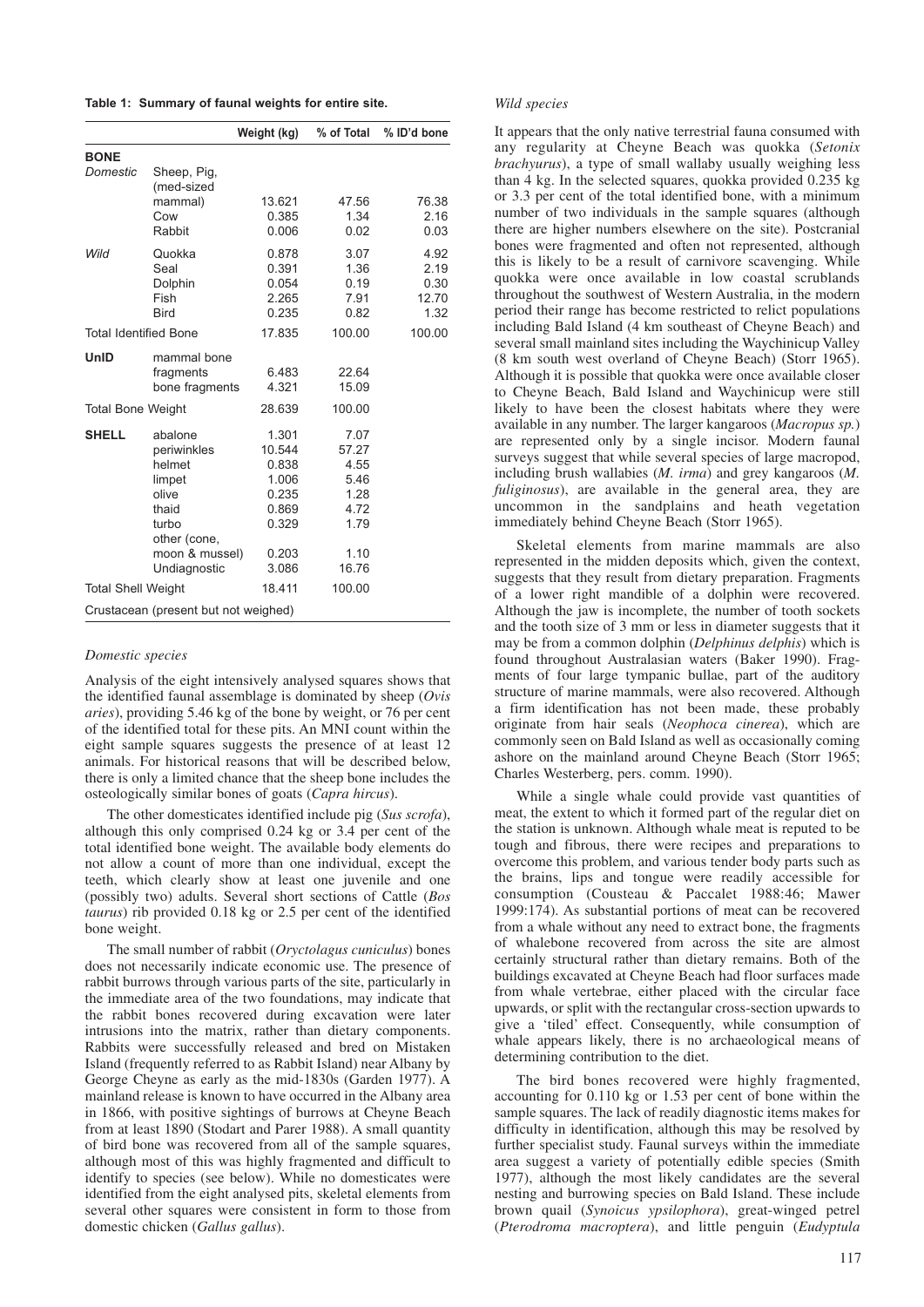| <b>WEIGHT (grams)</b>         |              |                |             |          |          |             |          |          |              |           |
|-------------------------------|--------------|----------------|-------------|----------|----------|-------------|----------|----------|--------------|-----------|
|                               | E87          | F <sub>0</sub> | <b>P93</b>  | T99      | TP3      | <b>U87</b>  | U93      | Z93      | <b>Total</b> | % of ID'd |
| <b>BONE</b>                   |              |                |             |          |          |             |          |          |              |           |
| Domestic                      |              |                |             |          |          |             |          |          |              |           |
| sheep                         | 904.7        | 215.2          | 724.9       | 701.6    | 949.7    | 88.7        | 1551.0   | 329.3    | 5465.1       | 75.88     |
| pig                           | $\Omega$     | 0              | 0           | 27.6     | 12.8     | 16.4        | 163.8    | 25.0     | 245.6        | 3.41      |
| COW                           | 134.2        | 0              | 48.2        | $\Omega$ | 0        | 0           | 0        | 0        | 182.6        | 2.54      |
| rabbit                        | 0            | $\mathbf 0$    | $\mathbf 0$ | 0        | 1.4      | 0           | $\Omega$ | 0        | 1.4          | 0.02      |
| Wild                          |              |                |             |          |          |             |          |          |              |           |
| quokka                        | 29.6         | 1.7            | 20.3        | 62.6     | 13.8     | 0           | 51.6     | 55.7     | 235.3        | 3.27      |
| hair seal                     | $\Omega$     | 0              | $\mathbf 0$ | 135.1    | 0        | 0           | $\Omega$ | 0        | 135.1        | 1.88      |
| dolphin                       | $\mathbf{0}$ | $\mathbf 0$    | $\Omega$    | $\Omega$ | $\Omega$ | $\mathbf 0$ | 54.2     | $\Omega$ | 54.2         | 0.75      |
| fish                          | 230.7        | 8.4            | 212.1       | 56.5     | 22.4     | 7.2         | 165.4    | 69.5     | 772.2        | 10.72     |
| bird                          | 59.2         | 2.7            | 14.4        | 10.0     | 2.8      | 1.9         | 13.3     | 6.2      | 110.5        | 1.53      |
| Total ID'd Bone               | 1358.4       | 228.0          | 1020.0      | 993.4    | 1002.9   | 114.2       | 1999.3   | 485.7    | 7202.0       | 100.00    |
| UnID Bone                     | 1400.2       | 95.6           | 1850.8      | 401.7    | 273.7    | 273.0       | 1312.2   | 220.4    | 5827.6       |           |
| <b>TOTAL BONE</b>             | 2758.6       | 323.6          | 2870.8      | 1395.1   | 1276.6   | 387.2       | 3311.5   | 706.1    | 13029.6      |           |
| <b>TOTAL SHELL</b>            | 1105.9       | 1007.3         | 386.0       | 2774.1   | 819.7    | 228.6       | 752.2    | 407.8    | 7481.6       |           |
| <b>TOTAL FAUNAL</b>           | 3864.5       | 1330.9         | 3256.8      | 4169.2   | 2096.3   | 615.8       | 4063.7   | 1113.9   | 20511.2      |           |
| Crustacean (presence in pits) |              |                |             |          |          |             |          |          |              |           |
|                               |              |                | ۰           | yes      | yes      |             | yes      |          |              |           |

*minor*). The remains of fleshy-footed shearwater (*Puffinus carneipes*), commonly referred to in Western Australia as the muttonbird, have also been found on Bald Island, but no burrows have been identified.

The faunal evidence suggests that the most commonly consumed native fauna at Cheyne Beach was fish. The 0.772 kg of bone recovered from the eight sample squares provided 10.72 per cent of the identified total for those pits. The extent to which these smaller bones have been removed or eaten by scavengers is unknown. A number of otoliths were recovered, and have been identified as most probably King George Whiting (*Sillaginodes punctatus*), an inshore species. However, further analysis is required to identify the range of species present. Local professional anglers indicated that the immediate environment of the site was a good fishing spot, with the reefs and granite ledges at the headland yielding a wide variety of highly edible species on a year-round basis. This included Herring (*Arripis georgianus*), Leatherjackets (*Monocanthidae*), Queenfish (*Nemadactylus valenciennesi*), Southern Aust. Salmon (*Arripis esper*), Trevally (*Pseudocaranx*) and Western Blue Groper (*Achoerodus gouldii dentex*) (Hutchins and Thompson 1983; Hutchins 1994).

Several large shark teeth were recovered but could not be identified to species level. Small quantities of crab shell were evident throughout the sample squares, although this comprised negligible weight. This evidence is limited to the tips of claws (dactyls), insufficient to make any identification to family or species level.

#### *Shellfish*

Shellfish comprise a major component of the faunal remains from Cheyne Beach and were intermixed with other faunal remains, rather than forming in distinct middens. During the general sorting *Nerita atramentosa* and *Austrocochlea constricta* were grouped and weighed together, being of similar size, form, and environment, and generally being commonly identified as 'periwinkles' (Table 3). However, for Tables 4 and 5, representing the sample squares, these two species have been counted and weighed separately. In addition to the species listed, single specimens or low numbers of several other shell species with possibly dietary use were also recovered, including tritons (*Charonia lampas*), tun shells

| Table 3: Total weight of shells recovered from Cheyne |
|-------------------------------------------------------|
| Beach, including known environments.                  |

| Common<br>Name            | <b>Family/Species</b>                              | Environment       | Tot. Wt<br>(gms) | $%$ Tot. |
|---------------------------|----------------------------------------------------|-------------------|------------------|----------|
| abalone                   | Haliotis (roei?)                                   | rocks and reefs   | 1301.5           | 7.07     |
| helmet shell              | Phalium pauciruge                                  |                   | 837.7            | 4.55     |
| limpet                    | Patella laticostata                                | rocks and reefs   | 1006.3           | 5.47     |
| moon snail<br>periwinkles | Naticidae<br>Nerita atramentosa<br>+ Austrocochlea | inter-tidal sands | 146.7            | 0.80     |
|                           | constricta                                         | rocks and reefs   | 10544.0          | 57.27    |
| olive shell               | Oliva australis                                    | shallow sands     | 235.1            | 1.28     |
| thaid                     | Thais orbita                                       | rocks             | 867.7            | 4.71     |
| turbo<br>Other and        | Turbo torquatus                                    | shallow waters    | 329.3            | 1.79     |
| UnID                      |                                                    |                   | 3143.6           | 17.06    |
| Total                     |                                                    |                   | 18411.9          | 100.00   |

(*Tonna variegata*), and *Camapanile symbolicum*, which apparently has no local common name.

While it was not possible to undertake a minimum numbers count for the whole site, Tables 4 and 5 present a comparison of shell weights and numbers for the sample pits. Although no attempt has been made to calculate meat weights, *Nerita* – even without the *Austrocochlea* component – clearly comprises the bulk of the shell, followed by abalone and limpet. Most, if not all, of the shellfish are readily accessible from the rocky platforms and boulders adjacent to the station site.

# *Butchery, preparation and disposal*

To determine whether domestic species had been kept live on or near the site or brought in pre-prepared (probably as salted meats), an analysis of butchery marks and skeletal element representation was undertaken. Native terrestrial and marine fauna remains were not examined for butchery. Virtually all body elements of sheep are present in varying quantities, although phalanges are slightly under-represented, possibly indicating discard of non-edible portions in an early stage of butchering, presumably away from the immediate domestic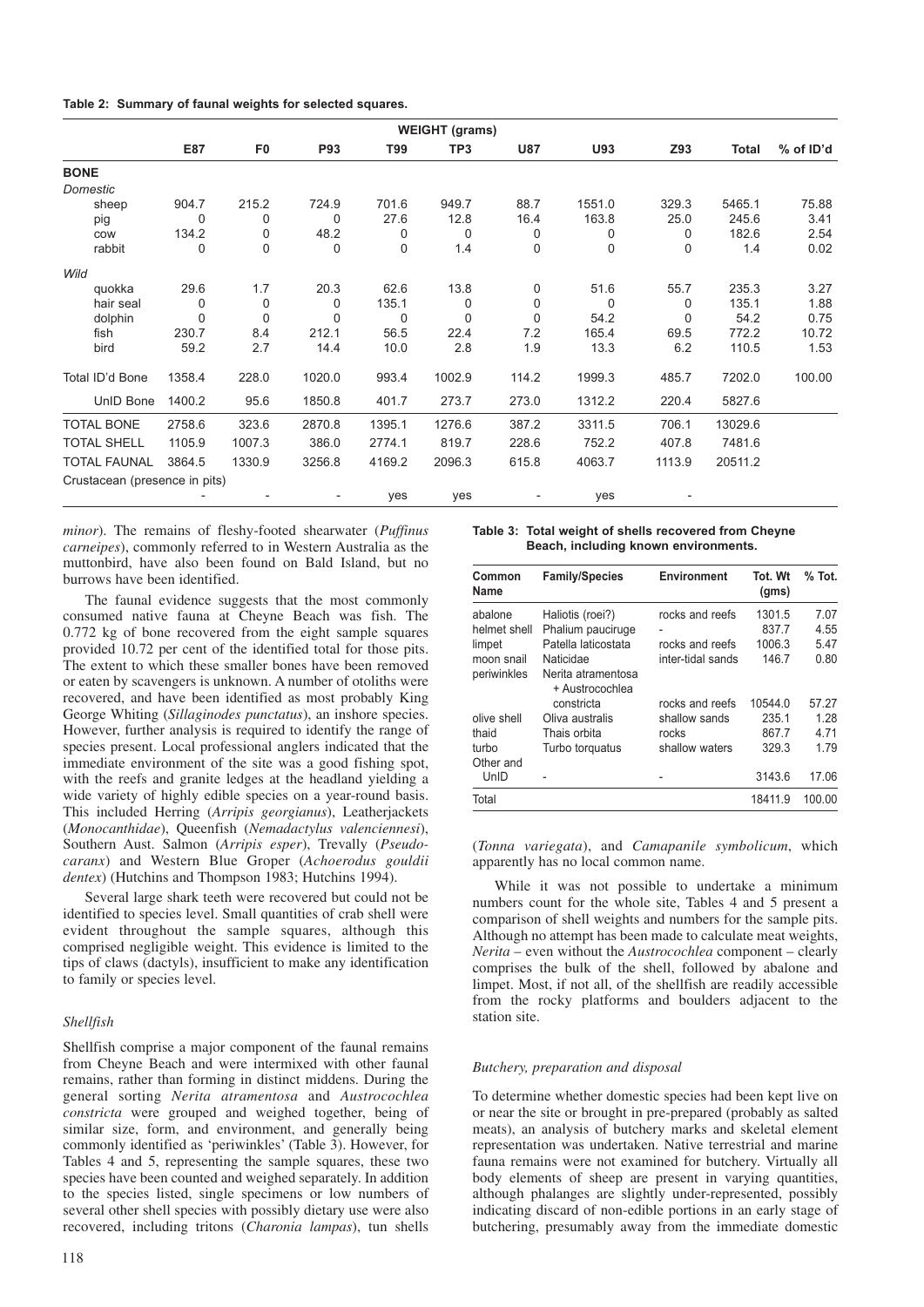|  | Table 4: Shell weights (grams) in sample squares. |  |  |  |
|--|---------------------------------------------------|--|--|--|
|--|---------------------------------------------------|--|--|--|

| <b>WEIGHT</b> (grams) |              |                |       |          |          |            |       |          |        |               |
|-----------------------|--------------|----------------|-------|----------|----------|------------|-------|----------|--------|---------------|
| <b>Species</b>        | E87          | F <sub>0</sub> | P93   | T99      | TP3      | <b>U87</b> | U93   | Z93      | Total  | $\frac{0}{0}$ |
| abalone               | 47.0         | 194.1          | 12.1  | 185.5    | 323.2    | 4.9        | 27.3  | 33.7     | 827.8  | 11.1          |
| Austrocochlea         | 231.0        | 41.9           | 38.8  | 830.6    | 41.2     | 24.2       | 165.2 | 65.3     | 1438.2 | 19.2          |
| helmet                | 419.1        | 125.0          | 15.6  | $\Omega$ | 0        | 26.4       | 46.7  | $\Omega$ | 632.8  | 8.5           |
| limpet                | 35.1         | 410.8          | 73.9  | 115.4    | 43.2     | 32.5       | 76.0  | 30.0     | 816.9  | 10.9          |
| moon snail            | 10.5         | 3.3            | 0     | 13.9     | 7.0      | 0          | 4.7   | 2.4      | 41.8   | 0.6           |
| Nerita                | 338.9        | 74.5           | 107.0 | 1464.1   | 156.4    | 132.8      | 335.8 | 192.5    | 2802.0 | 37.4          |
| olive shell           | 3.9          | $\Omega$       | 5.7   | 16.9     | 9.3      | 1.1        | 0.4   | 4.8      | 42.1   | 0.6           |
| thaid                 | 17.9         | 12.7           | 0     | 98.6     | 5.8      | 0          | 2.3   | 15.5     | 152.8  | 2.0           |
| turbo                 | $\mathbf{0}$ |                | 0     | $\Omega$ | $\Omega$ | 0          | 3.5   | $\Omega$ | 3.5    | 0.1           |
| unID/undiag           | 2.5          | 145.0          | 132.9 | 49.1     | 233.6    | 6.7        | 90.3  | 63.6     | 723.7  | 9.6           |
| Total                 | 1105.9       | 1007.3         | 386.0 | 2774.1   | 819.7    | 228.6      | 752.2 | 407.8    | 7481.6 | 100.0         |

**Table 5: Minimum numbers of shells in sample squares.**

| <b>Number of individuals</b> |     |                |                |     |     |            |     |          |       |       |
|------------------------------|-----|----------------|----------------|-----|-----|------------|-----|----------|-------|-------|
| <b>Species</b>               | E87 | F <sub>0</sub> | P93            | T99 | TP3 | <b>U87</b> | U93 | Z93      | Total | %     |
| abalone                      | 6   | 14             | $\overline{2}$ | 14  | 3   |            | 5   | 6        | 51    | 2.9   |
| Austrocochlea                | 87  | 10             | 10             | 119 | 14  |            | 47  | 33       | 327   | 18.3  |
| helmet                       | 10  | 4              | ◠              |     |     |            | ◠   |          | 20    | 1.1   |
| limpet                       |     | 13             | 3              |     |     |            |     | 8        | 49    | 2.7   |
| moon snail                   |     |                | 0              |     | 3   |            | ◠   |          | 13    | 0.7   |
| Nerita                       | 158 | 33             | 27             | 621 | 75  | 52         | 222 | 92       | 1280  | 71.8  |
| olive shell                  | ◠   |                | 4              | 8   |     |            | 3   | 4        | 23    | 1.3   |
| thaid                        |     |                | 0              | 13  |     |            |     |          | 19    | 1.1   |
| turbo                        |     |                | 0              | 0   | 0   | 0          |     | $\Omega$ |       | 0.1   |
| Total                        | 270 | 76             | 48             | 786 | 100 | 64         | 294 | 145      | 1783  | 100.0 |

site (a detailed breakdown is available in Gibbs 1995: Appendix C). The position of the meat cuts, represented by saw marks and other breakages of the skeletal elements are consistent with Anglo-Australian preparation (McVicar 1993). While no attempt was made to determine the ages of the sheep represented in the deposit, many of the bones had unfused epiphyses, suggesting that both lambs and older animals were consumed. Overall, the indication appeared to be that sheep were kept 'on the hoof' near the site and butchered as required, with almost all body parts used.

In contrast, there was limited quantity and variety of bones from pig; mostly upper body and cranial elements, with the exception of a single fragment of pelvis. Cattle bones were even more limited, and comprised predominantly of short sections of rib. This butchery pattern possibly indicated that these elements had been cut to fit into a barrel, which was the normal means for transporting prepared and salted meats (English 1990).

The smaller quantities of smaller bones in the assemblage, such as fish, bird and quokka, were likely the result of scavenger activities. The over-representation of quokka cranial remains provides further evidence of scavenging behaviour. Walters' (1984) study of bone attrition from canine activity indicates the massive level of potential reduction, particularly from an open midden, as was likely to have been the case for Cheyne Beach. While there was no specific historical or archaeological evidence that domesticated dogs were kept at Cheyne Beach, their presence was not unlikely, although dingoes were still reported in the immediate area as late as the mid-1960s (Storr 1965). With the combination of a substantial midden of animal bones, together with whale carcasses beached in the shallows, the whaling station must have been an attractive focus for local scavengers. Despite Piper's (1990) suggestion that removal and reduction of bones by scavengers can be identifiable by the presence of gnawing

marks (not seen on the Cheyne Beach assemblage), Walters' (1984) work makes it appear likely that canines would remove bones to the periphery of the site or beyond, away from the human presence, before consumption.

Less than 20 of the bones and fragments from the Cheynes Beach excavations were burnt or charred, which may have been post-depositional burning rather than a product of cooking. Given the close proximity of the midden to the cottage and kitchen, disposal of hot ashes onto the bones, or even a periodic deliberate fire to reduce the smell or volume of rubbish, may have been possible.

### *Change over time*

Examination of the deposits in several of the deeper pits indicates little or no change on proportions of wild to domestic faunal material over time, with sheep bones dominating the sequences throughout.

#### **Non-faunal evidence**

No direct archaeological or documentary evidence of vegetables, flour or non-faunal diet materials was identified, although there is indirect evidence of their use on the Cheyne Beach site. While archaeological survey and excavation did not reveal any evidence of garden landscaping or remnant vegetation attributable to the whaling period, there is a single allusion to a garden in an 1889 account of a visit to the site. Although written a decade after the station's last use, the author describes the ground near the fishery being 'covered in clovers and grasses, doubtless the result of the whalers' cultivation' (Anon 1889). Oral history passed on to a local farmer by the son of a former whaler, also indicates that there were gardens, possibly in the swampy areas adjacent to the domestic area of the site (C. Westerberg pers. comm.).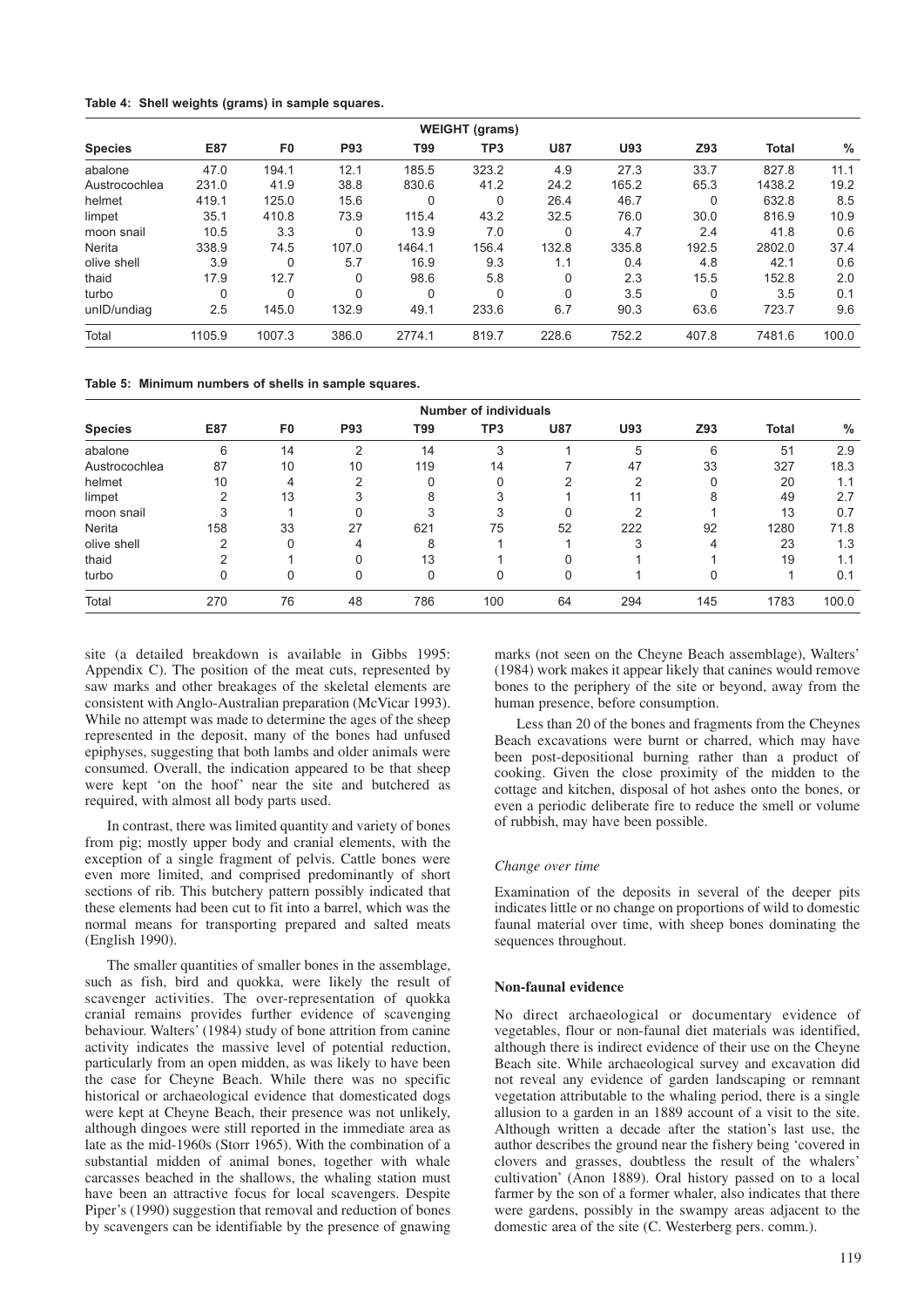Most of the archaeological evidence of the non-faunal dietary component was in the form of glass bottles. A total of 20.64 kg of highly fragmented bottle glass was recovered which, apart from a small proportion associated with medicinal purposes, was linked to condiments and alcohol. Detailed descriptions and identifications are provided elsewhere (Gibbs 1996).

Alcohol bottles included the common cylindrical 'black', light green and clear glass, both hand-blown and three-piece moulded with applied lips, normally associated with beer and wine. In addition there were numbers of the black, flat-sided 'case gin' bottles, as well as at least one dark-brown 'bitters' bottle. Sauce, vinegar, pickle and chutney bottles were readily identified by their characteristic octagonal profiles and indicate the usual preference for various seasonings and flavours for food. A single base of a four inch diameter saltglazed stoneware bottle was also recovered. It is possible that the bottle may have contained ginger beer, as did later examples of a similar kind (Roycroft and Roycroft 1976). However, there was no evidence of larger stoneware storage vessels.

A minimum number count based on bases and/or lips is presented in Figure 2, although this is a surprisingly limited number of bottles to represent the 30 years of seasonal occupation of the site. While it is possible a more extensive cache of glass remains unexcavated, alternative explanations include John Thomas and his wife being temperate drinkers, the recycling of bottles as a scarce resource, or storage of most foodstuffs and liquids within bulk containers such as barrels and casks. In particular, flour would have been required in large quantities for baking bread and biscuit. As noted by Staniforth (1987), the wooden cask was the most common form of bulk container for transport and storage used during the nineteenth century. A total of 5.68 kg of highly fragmented curved iron strapping was recovered from the Cheynes Beach excavations, varying in width from 31 mm to 52 mm, although no evidence of the wooden staves survived. The need to barrel the whale oil produced from the station would also increase the presence of barrel hoop iron on the site.



*Fig. 2: Summary of glass and ceramic containers.*

# **INTERPRETATION**

As noted, it is almost certain that the faunal deposits recovered from Cheyne Beach were associated with manager John Thomas' family rather than the whaling crew. The sparse documentary record for the station indicates a cook registered as part of the crew in most years, with a fleeting anecdotal reference to a cookhouse or common kitchen producing food for the men (Gibbs 1996:428; McKail 1927). However, while Thomas and his family may have shared some elements of supply with the workers, Fanny Thomas would undoubtedly have taken charge of cooking for her husband and three daughters within her own kitchen, probably the smaller of the two excavated structures, which was in close association with

the densest deposits of food remains. Status difference between manager and worker may also have been expressed in separate stores of special foodstuffs, beverages and ceramic service wares, although the latter's habitations have not been excavated to allow comparison.

Although not directly comparable, Lawrence's (2001) analysis of the Adventure Bay and Lagoon Bay whaling station assemblages shows a diet clearly dominated by beef, three times more by weight than sheep bones, with the latter probably killed on site. Lawrence links the diet at these stations to provisioning agreements between owners and crews, probably broadly comparable to shipboard agreements between owners and crews:

Surviving agreements among Kelly's papers record that each week he was to supply each man with twelve pounds of flour or bread, twelve pounds of beef or mutton, or ten pounds of pork, two pounds of sugar and 1/3 pound of tea. (Lawrence 2001:214).

Other documents suggest bread as a major dietary staple and provide indirect reference to potatoes, onions, pickles, but make no mention of vegetables other than allusions to gardens. A far wider range of wild mammals, fish and birds than seen at Cheyne Beach is represented archaeologically, but in small quantities (see also Lawrence and Tucker 2002). No shellfish remains are described. Condiment and spice bottles are also present in quantity at these sites, which Lawrence suggests indicates attempts to 'enliven the otherwise bland diet of meat and bread' (Lawrence 2001:219).

Similar provisioning arrangements probably held in Western Australia, although there is little or no documentary evidence. William Seymour's diary from Castle Rock whaling station makes frequent mention of the slaughter of cattle ('bullocs') for the station (Seymour n.d.), as well as fleeting references to flour, tea, sugar and alcohol. A call for tenders to supply the Carnac Island whaling station at the opening of the 1837 season lists amongst requirements: 100 bushels of wheat, 10 lbs of pepper, 10 gallons of vinegar, 1.5 cwt of sugar, one bag of rice, two casks of beef, two casks of salt pork, one ton of salt and one chest of tea. Furthermore, there was fishing equipment including a seine, 24 fishing lines and 20 shark hooks, clearly indicating the intention to exploit marine resources. It is interesting that both accounts emphasise beef, both salted and fresh, but mention neither sheep nor vegetables. However, as both stations were located on the more populous west coast this meant that supply arrangements with local farms were possible.

Although the archaeological and documentary records of other whaling stations illuminate aspects of the Cheyne Beach assemblage, other features, such as the dominance of sheep and the relationship between station and hinterland, requires examination.

Perhaps the most relevant observation on the supply situation at Cheyne Beach is that throughout the period of its operation, the site was at the frontier of a small and isolated outpost of the British Empire. Despite this, and allowing for the uncertain status of whale meat consumption, the Cheyne Beach faunal assemblage shows a diet apparently dominated by domestic animals. In particular, sheep bones greatly outnumber those of pig or cattle. While this may have been a function of personal taste or preference, historical data on stock numbers in the Albany region suggests it may simply have been a matter of availability. Census data (presented in Table 6 in five-year intervals) shows that throughout the study period sheep were by far the most numerous and successful of the livestock and therefore the cheapest of the available domestic meats. In 1845, a sheep cost 8 shillings while a cow cost £10, although Cameron (1981) states that prices could vary wildly as settlers either conserved their stock for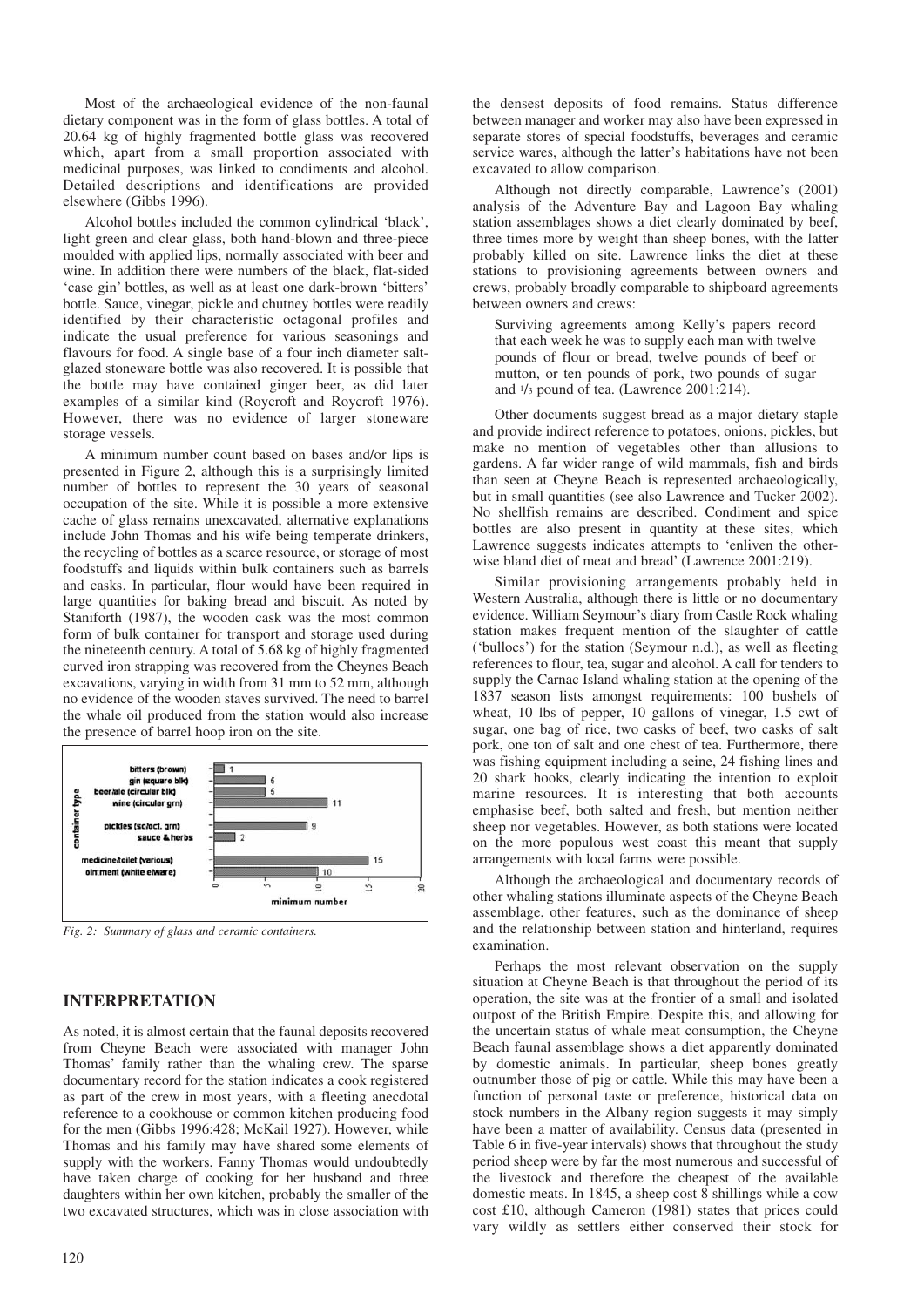breeding, or sold them to solve liquidity problems. Accounts of Albany during the 1840s and 1850s repeatedly describe the shortage of meat in the settlement (Burton 1954; Hassell n.d.). One of these memoirs (Hassell n.d.) recalled that in the late 1850s, beef was only available once a month. Further, this supply consisted only of the surplus from what was required by the regular P & O steamer. At all other times only mutton was obtainable.

**Table 6: Albany District Stock Returns and Acres in Crop: five-yearly sample (Blue Books).**

| <b>YEAR</b> |        | <b>LIVESTOCK</b> |       |       |         |  |  |  |  |  |
|-------------|--------|------------------|-------|-------|---------|--|--|--|--|--|
|             | cattle | sheep            | goats | swine | (acres) |  |  |  |  |  |
| 1845        | 513    | 6980             | 0     | 67    | 89      |  |  |  |  |  |
| 1850        | 626    | 12618            |       | 126   | 250     |  |  |  |  |  |
| 1855        | 757    | 24000            | 5     | 277   | 414     |  |  |  |  |  |
| 1860        | 820    | 36168            | 48    | 505   | 841     |  |  |  |  |  |
| 1865        | 1331   | 61639            | 32    | 813   | 1186    |  |  |  |  |  |
| 1870        | 1139   | 88707            | 32    | 480   | 1978    |  |  |  |  |  |
| 1875        | 1538   | 124005           | 42    | 272   | 473     |  |  |  |  |  |

\* 'Crops' includes wheat, barley, oats, rye, potatoes, maize, vineyards, kitchen gardens, beans and pulses, and artificial pastures.

Given the high representation of all skeletal elements of sheep at the site, it appears probable that animals were brought in live and slaughtered by demand. Keeping meat on the hoof would have negated many of the difficulties of storage, even in the cold winter climate of the southern coast during the whaling season. It is possible that the tillage lease of nearby Bald Island allowed John Thomas to run his sheep there, a practice that continued during the late 19th and early 20th centuries (*West Australian* 17/5/1950; C. Westerberg pers. comm.). A further advantage of sheep over cattle was simply ease of transport, as it is considerably less difficult to transport a live sheep, particularly on a small boat. The small quantities of beef and cattle bones, and the butchery marks exhibited suggest occasional inclusion of salted meats in the diet. This presence possibly reflected trade from passing vessels such as the American whaleships that sometimes took on wood and water in the bay.

Despite a potentially tedious diet of mutton, the presence of only a single tooth of a larger macropod suggests a very limited attempt to introduce variety by exploiting native terrestrial fauna. Quokka appears to be the only regularly hunted terres-trial animal, although given its small size and limited meat content they must have provided an occasional break, rather than a staple dietary item. While there may have been a mainland quokka population in the immediate vicinity of Cheyne Beach during the early settlement period, it appears most likely that the animals consumed at the whaling station were taken from Bald Island. A possible scenario is that the whalers snared or chased down the small marsupials while visiting the island to round up sheep. If this was the case, their exploitation should be seen as the harvesting of a captive resource, rather than hunting *per se*.

Another possibility for the provision of quokka and seal is that sealers were still resident on Bald Island during the early occupation of the whaling station and that these animals formed part of a trade relationship between the two groups. A report on sealing activity along the south coast during the early 1840s (Nairn-Clarke 1842), stated that Bald Island was frequently occupied by sealers on account of the 'wallabees' on it, although there is no firm evidence of sealers being present during the whaling period. Another alternative explanation is that the Aboriginal population camped at Cheyne Beach may have traded native fauna in return for access to the whale meat, although this begs the question of why only quokka rather than larger macropods.

Of the marine resources represented in the assemblage, dolphins, seals and sharks would have been encountered regularly during the course of whaling activities. These species may have been slaughtered on an opportunistic basis using the harpoons, lances and other implements normally carried in the whaleboats. The relatively unquantifiable contribution of whale meat has been discussed previously. The fish, crab and shellfish species recovered from the excavations reflect collection from the beach and reef within the immediate vicinity of Cheyne Beach. It is also worth noting that the meat of shellfish can be dipped or soaked in vinegar, a point that recalls the presence of vinegar bottles on the site.

The relatively small proportion (by weight) of bird bones suggests that these also provided variety to the diet, rather than acting as a major component of subsistence. While chicken was present in small quantities, the majority of the bone was probably from native species that might also have been collected on occasional forays to Bald Island. .

Despite the lack of archaeological evidence and only fragmentary oral and documentary data, there is a strong likelihood that Fanny Thomas kept a cottage garden to provide fresh vegetables for her family as part of her normal round of domestic activities. The station cook may also have maintained a garden on site, although larger quantities of staple foods, such as potatoes and flour, must have come from elsewhere. Although Thomas' lease of Bald Island was for 'tillage', the distance, the exposed setting, lack of fresh water and vulnerability to the rapacious quokka would have prevented any form of cultivation. One possibility for supply was a farm at Cape Riche, situated 45 km northeast of Cheyne Beach at the far end of Hassell Bay, but even then the next nearest European settlement to the whaling station. In 1842 George Cheyne, an Albany merchant, had established his homestead at the Cape. Operating as an independent supply base for foreign whaling vessels, Cheyne provided 'water, fuel, vegetables and fresh meat, and other necessaries...at moderate prices' (PG 18/11/1843). However, the presence of vessels competing with the Cheyne Beach whalers made for an awkward relationship, so Thomas may well have been loathe to support the venture, preferring to transport supplies from Albany, despite it being a somewhat more difficult 70 km by sea.

# **CONCLUSION – LIFE ON THE MARITIME INDUSTRIAL FRONTIER**

Although the faunal assemblage from the Cheyne Beach whaling station is probably not that of the workforce, it is still representative of the nature of life on a remote maritime industrial frontier. The striking characteristic is that it represents a significant lack of engagement with all but the immediate marine environment surrounding the station. Despite expense and shortages in supply, the emphasis remained on introduced domesticates. The preponderance of sheep to the apparent exclusion of cattle and pig, which otherwise figured significantly in comparable diets elsewhere, is probably a reflection of the Albany regional supply situation but could also represent a taste preference or dietary choice for fresh over salted meats. Nonetheless, there appears to have been no attempt to alleviate the monotony of the mutton-based regime by hunting terrestrial fauna other than harvesting the quokka population captive on Bald Island.

Two possible explanations arise and need further consideration in light of results from other sites. The first is that it underscores the conservatism in the diet of the European colonists. This second is that it is an artefact of the